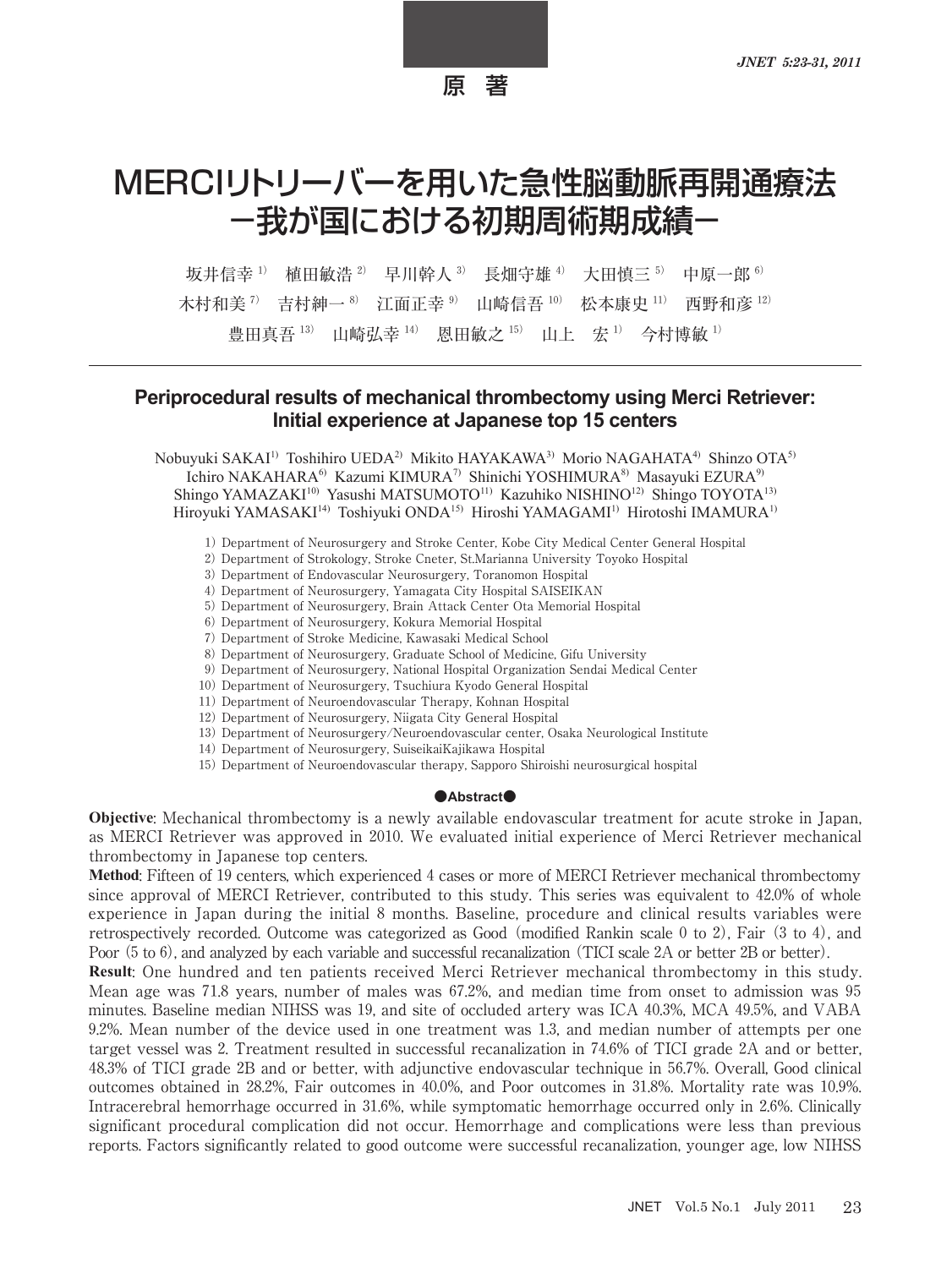score at admission, and high ASPECTS-DWI score before treatment. These results are compatible with previous report of mechanical thrombectomy using MERCI Retriever.

**Conclusion**: A high rate of successful vessel recanalization and acceptable clinical results with low rate of complications were obtained in initial experience of Mechanical thrombectomy using Merci Retriever in Japan top centers. Contraindicated or failed patients with intravenous rt-PA therapy recommended to treat with Merci Retriever mechanical thrombectomy.

#### ●**Key Words●**

acute stroke, mechanical thrombectomy, Merci Retriever, recanalization

1) 神戸市立医療センター中央市民病院 脳神経外科/脳卒中センター (Received June 7, 2011 : Accepted June 30, 2011) )聖マリアンナ医科大学東横病院 脳卒中センター脳卒中科 )虎の門病院 脳神経血管内治療科 )山形市立病院済生館 脳神経外科 )脳神経センター大田記念病院 脳神経外科 )社会保険小倉記念病院 脳神経外科 )川崎医科大学付属病院 脳卒中医学 )岐阜大学大学院医学系研究科 脳神経外科学分野 )仙台医療センター 脳神経外科 )土浦協同病院 脳神経外科 )広南病院 血管内脳神経外科 )新潟市民病院 脳神経外科 )大阪脳神経外科病院 脳神経外科 / 脳血管内治療センター )翠清会梶川病院 脳神経外科 )札幌白石脳神経外科病院 脳血管内治療センター

<連絡先:坂井信幸 〒 神戸市中央区港島南町 E-Mail:n.sakai@siren.ocn.ne.jp>

## はじめに

MERCI リトリーバー(Concentric Medical Inc, Mountain View, California, USA, 以下 MERCI) は、米国で開発さ れた頭蓋内動脈の急性閉塞症に対する機械的血栓回収療 法(mechanical thrombectomy)に用いる医療機器であ る $3$ . 本領域で我が国に初めて導入された機器であり. 2010年4月に薬事承認され、同7月から使用が開始さ れた. 本格的に多くの施設で展開されたのは同 10月の 保険償還開始後である. 承認審査にあたっては mechanical thrombectomy に伴う出血性合併症および治 療後の死亡の頻度が検討された. 我が国では MERCI の 臨床治験が行われていないため,それらを明らかにする 目的で市販後調査が全例を対象に行われているが,その 結果がまとまって実施施設に情報が提供されるまでには 時間を要する.そこで導入早期に一定以上の症例を経験 した施設に協力を求め、mechanical thrombectomy に伴 う問題点と初期成績を検討し報告することにした.

### 対象と方法

MERCI の販売企業から得た情報では、我が国では 2010年7月に MERCI の使用が開始され 2011年2月28 日までに 111 施設で 283 例に使用された. 本研究は 2011

年2月28日までに4例以上を経験した19施設に研究協 力を依頼し、そのうち 15 施設から 119 例の登録を得た. これは我が国における MERCI 導入後の経験症例の 42.0 %, 対象施設が経験した 135 例の 88.1%に相当した.

調査項目を Table 1 に示す. 年齢, 性別, 閉塞血管, 発症から入院までの時間,入院から穿刺までの時間,入 院時 National Institutes of Health Stroke Scale (NIHSS), recombinant tissue-plasminogen activator 静注療法(以 下 iv rt-PA) の実施の有無, 使用 MERCI, パス回数, 再開通療法の結果 (TICI<sup>4)</sup>), くも膜下出血および症候 性(NIHSS 4以上の悪化)くも膜下出血の有無, 脳出血 (ECASS<sup>6)</sup>) および症候性 (NIHSS 4 以上の悪化) 脳出 血の有無, 退院時(30日以内)または 30日後の転帰(以 下 30日後転帰, modified Rankin Scale: mRS), 機器の 不具合に伴う転帰の悪化の有無,の18項目は必須登録 項目, 治療前の CT 所見 (ASPETS CT<sup>1)</sup>), MRI 所見 (ASPECTS DWI<sup>2)</sup>), 心房細動の有無, MERCI 以外の血 管内治療,穿刺から再開通(または手技終了)までの時 問, 再開通療法の結果 (AOL5), 退院時または 30日後 の NIHSS も登録項目とした.

全登録患者のそれぞれの項目について,範囲,平均, 中央値, 分布, 頻度を評価した. また 30日後転帰 (mRS) の0~2をGood (G群), 3~4をFair (F群), 5~6をPoor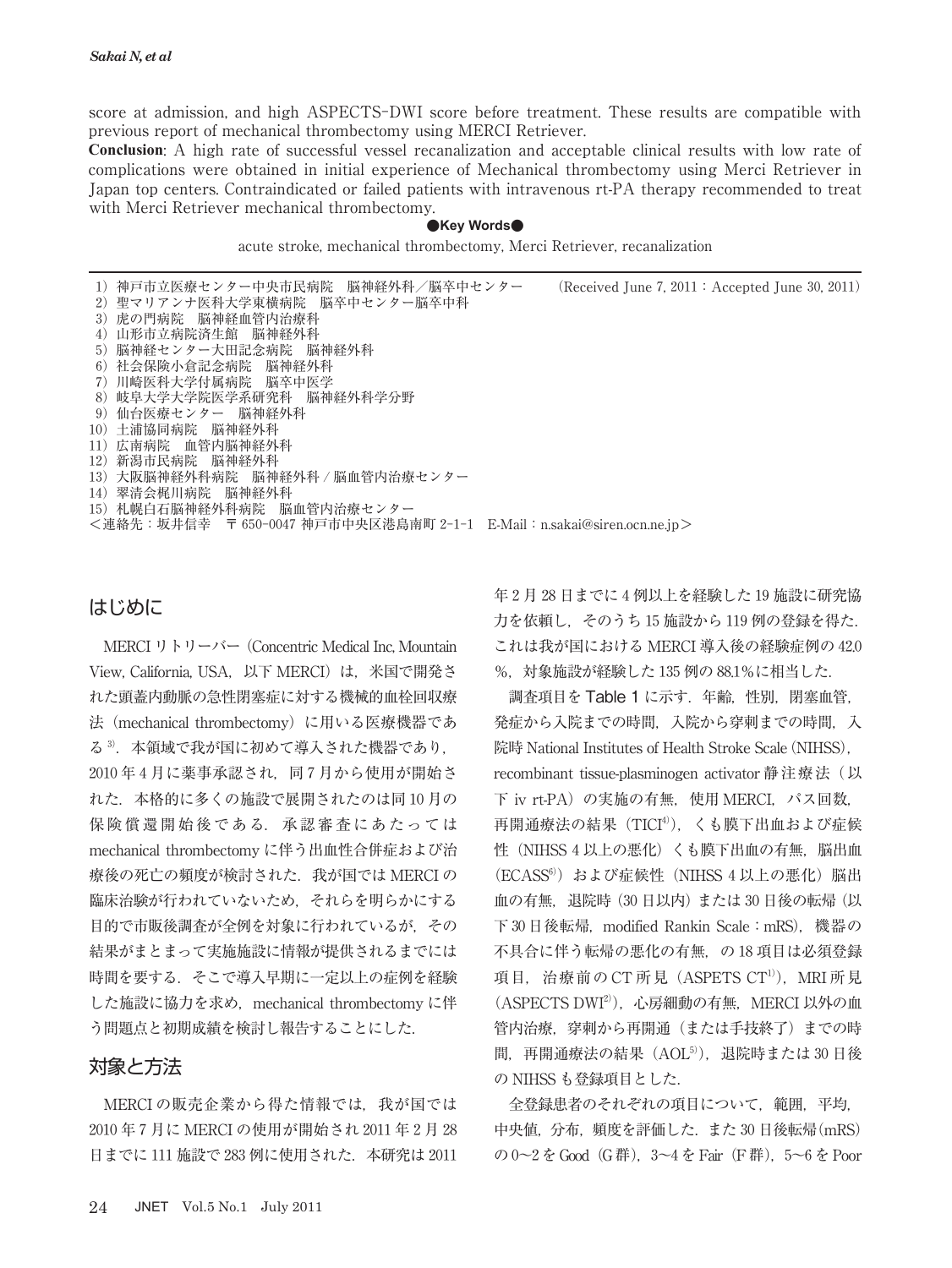| Table 1 Case Record Form |  |  |  |  |
|--------------------------|--|--|--|--|
|--------------------------|--|--|--|--|

| Must   | Characteristics              | Form                                | Memorandam                                                                                                                                 |
|--------|------------------------------|-------------------------------------|--------------------------------------------------------------------------------------------------------------------------------------------|
| $\ast$ | Date of admission            | yyyy/mm/nn                          |                                                                                                                                            |
| $\ast$ | Age                          | Year old                            |                                                                                                                                            |
| $\ast$ | Gender                       | M/F                                 |                                                                                                                                            |
| $\ast$ | Occluded vessel              | ICAc, ICAi, M1p, M1d,<br>M2, VA, BA | ICAc=proximal to ophthalmic artery<br>ICAi=distal to ophthalmic artery (so-called T)<br>occlusion)<br>M1p=proximal to LSAM1d=distal to LSA |
| $\ast$ | Onset to admission           | $\# \#hr \# \#min$                  | Unknown, accept "more than ##"                                                                                                             |
| ∗      | NIHSS at admission           | Score/42                            |                                                                                                                                            |
|        | <b>ASPECTS CT</b>            | Score/10                            | definition in reference [1]                                                                                                                |
|        | <b>ASPECTS DWI</b>           | Score/11                            | definition in reference [2]                                                                                                                |
|        | Af                           | Positive/negative                   |                                                                                                                                            |
| $\ast$ | IV rt-PA therapy             | Positive/negative                   |                                                                                                                                            |
| $\ast$ | Admissionto puncture         | $\# \# min$                         |                                                                                                                                            |
| ∗      | <b>Used MERCI</b>            |                                     | Required if multiple device used                                                                                                           |
| $\ast$ | Number of PASS               |                                     | Required if multiple device used                                                                                                           |
|        | Other IVR procedure          |                                     | LIF/PTA/Stent/not done/                                                                                                                    |
|        | Puncture to recanalize       | $\# \# min$                         | If couldn't recanalize, to end of procedure                                                                                                |
| $\ast$ | recanalization (TICI)        | 0/1/2A/2B/3                         | definition in reference [4]                                                                                                                |
|        | recanalization (AOL)         | 0/1/2/3                             | definition in reference [5]                                                                                                                |
| $\ast$ | <b>SAH</b>                   | Positive/negative                   | During or after procedure                                                                                                                  |
| $\ast$ | Symptomatic SAH              | Positive/negative                   | Worsened 4 points or more on NIHSS                                                                                                         |
| $\ast$ | ICH                          | $HI-1,2/PH-1,2/negative$            | definition in reference $[6]$ (within 30 days or<br>hospital stay)                                                                         |
| $\ast$ | Symptomatic ICH              | Positive/negative                   | Worsened 4 points or more on NIHSS                                                                                                         |
|        | NIHSS at 30 days             | Score/42                            | At discharge or 30 days                                                                                                                    |
| *      | mRS at 30 days               | $0 - 6$                             | At discharge or 30 days                                                                                                                    |
|        | Staying hospital             | days                                |                                                                                                                                            |
| $\ast$ | Device related adverse event | Positive/negative                   | Merci device related adverse events                                                                                                        |

(P群)とし、それぞれの群の比較に、Student t 検定, Fisher の正確確率検定, Wilcoxon の順位和検定による 統計学的解析を行った. 再開通と転帰の関係は TICI 2A 以上, および 2B 以上を指標として上記の統計学的解析 を行った.

# 結 果

119 例の結果のまとめを Table 2 に示す. 年齢は 40 ~92 (平均 71.0, 中央値 72) 歳, 男性 67.2%, 発症か ら入院までは 0~48時間(平均2時間56分,中央値1 時間 35分), 閉塞血管は内頚動脈 (internal carotid artery, 以下 ICA, M1 および M2 閉塞を伴うものを含む)

(.%), 中 大 脳 動 脈(middle cerebral artery: MCA) 59 (59.6%), 椎骨脳底動脈 (vertebro-basilar artery: VABA) 12 (10.0%), 入院時の NIHSS は 3~38 (平均 18.1, 中央値 18), ASPECTS CT score は 0~10(平 均 7.6, 中央値 8), ASPECTS DWI score は 1~11 (平 均 7.5, 中央値 8) であった. ただし CT および MRI の 結果はデータ欠損が多く参考に留まる.これに対して iv rt-PA が 42.0%に先行して行われており、これがいわゆ る failed iv rt-PA に相当する. 発症から穿刺まで 15 分か ら 21時間(平均5時間40分,中央値3時間55分)で MERCI を用いた mechanical thrombectomy が実施され た. 使用したサイズは 2.0 firm 44.8%, 2.5 firm 24.1%,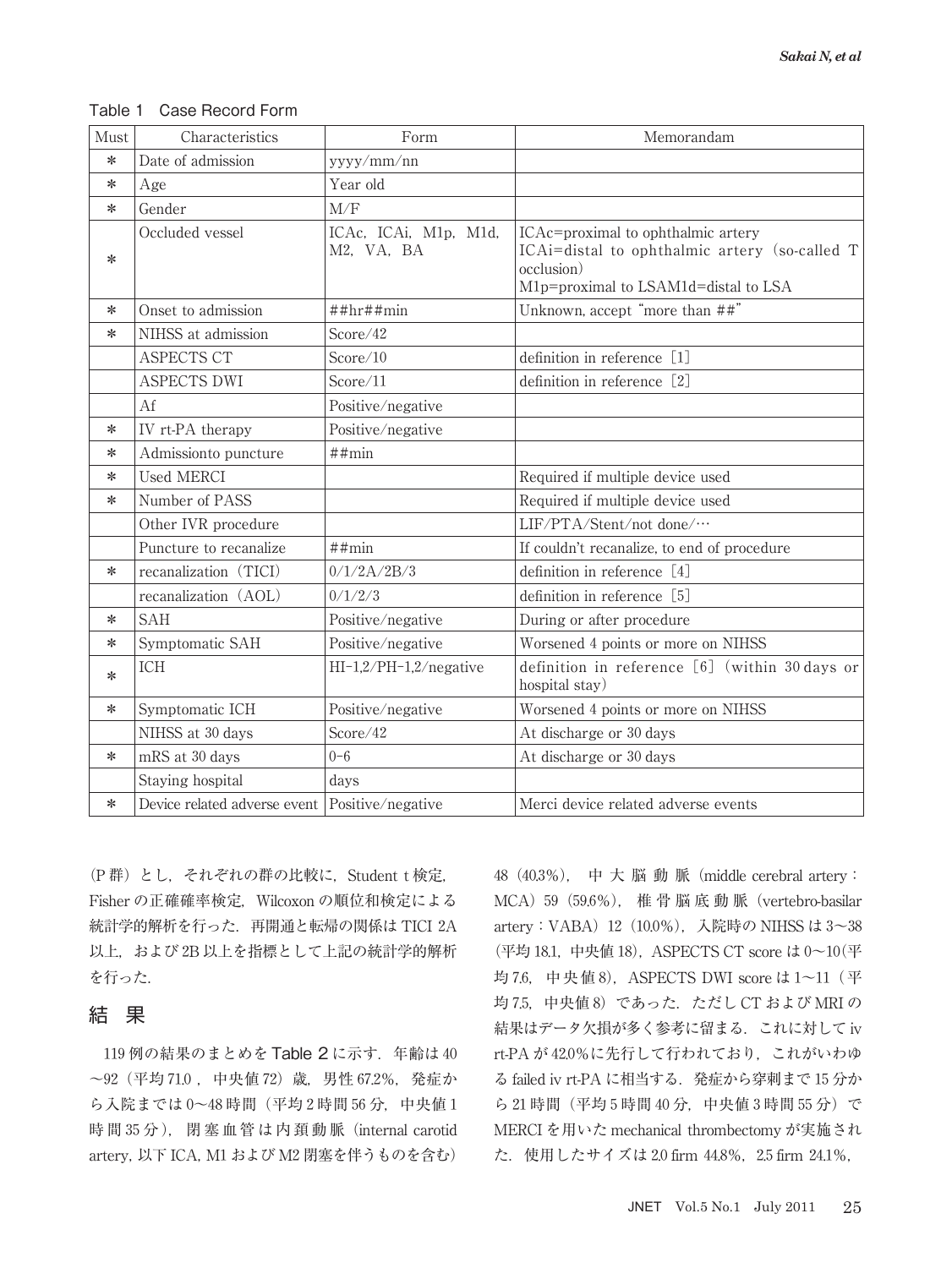|                                     |                                                                                                                                                | mean  | range        | median       | not recorded   |
|-------------------------------------|------------------------------------------------------------------------------------------------------------------------------------------------|-------|--------------|--------------|----------------|
| age                                 |                                                                                                                                                | 71.0  | $40 - 92$    | 72           | $\Omega$       |
| gender                              | Male 80 (67.2%), female 39                                                                                                                     |       |              |              | $\Omega$       |
| Occluded vessel<br>(96)             | ICA=39(32.8), ICA+M1=8(6.7), ICA+M2=1(0.8),<br>$M1=48$ (40.3), $M2=11$ (9.2), VABA=12 (9.2)                                                    |       |              |              | $\Omega$       |
| NIHSS at<br>admission               |                                                                                                                                                | 18.1  | $3 - 38$     | 18           | $\mathbf{1}$   |
| <b>ASPECTS CT</b>                   | $VB=5$ , not done = 15                                                                                                                         | 7.6   | $0 - 10$     | 8            | 56             |
| <b>ASPECTS DWI</b>                  | VB=5, contraindicated to MRI=1                                                                                                                 | 7.5   | $1 - 11$     | 8            | 28             |
| $IV$ rt- $PA$                       | $50(42.0\%)$                                                                                                                                   |       |              |              | $\Omega$       |
| Onset to<br>admission (min)         |                                                                                                                                                | 175.7 | $0 - 48hr$   | 95           | $\overline{2}$ |
| Admission to<br>puncture (min)      |                                                                                                                                                | 144.6 | $15m-21h$    | 105          | 20             |
| Onset to puncture<br>(min)          | $0-3h=32$ , $3-6h=43$ , $6-8h=9$ , $8h \le 13$                                                                                                 | 340.3 | $45m - 50hr$ | 235          | 22             |
| usedMERCI (%)                       | $2.0$ firm=65 (44.8), $2.5$ firm=35 (24.1),<br>$2.5\text{soft}=31$ $(21.4)$ , $3.0\text{firm}=14$ $(9.7)$                                      | 1.3   | $1 - 3$      | $\mathbf{1}$ | $\overline{0}$ |
| Other IVR<br>procedure              | 59 (56.7%)                                                                                                                                     |       |              |              | 15             |
| Number of PASS<br>(9 <sub>0</sub> ) | $1=80$ (54,8), $2=53$ (36,3), $3=8$ (5,5), $4=3$ (2,0),<br>$5=2(1.4)$                                                                          | 2.0   | $1 - 5$      | $\sqrt{2}$   | 5              |
| TICIscore (%)                       | $0=19$ $(16.9)$ , $1=10$ $(8.5)$ , $2A=31$ $(26.3)$ ,<br>$2B=27$ $(22.9)$ , $3=30$ $(25.4)$<br>2A以上=74.6%,2B以上=48.3%                           |       |              |              | 1              |
| AOL score                           | $0=15(15.2), 1=7(7.1), 2=39(39.4), 3=38(38.4)$                                                                                                 |       |              |              | 20             |
| $SAH$ $(\%)$                        | 25 $(21.9)$ , symptomatic SAH=4 $(3.5)$                                                                                                        |       |              |              | 5              |
| ICH $(\%)$                          | $HII=13$ (11.4), $HI2=10$ (8.8), PH1=8 (7.0),<br>PH2=5 (4.4), なし78 (68.4)<br>symptomatic ICH= $3(2.6)$                                         |       |              |              | 5              |
| mRS at 30 days<br>(96)              | $0=11(10.0), 1=6(5.5), 2=14(12.7), 3=18(16.4),$<br>$4=26$ $(23.6)$ , $5=23$ $(20.9)$ , $6=12$ $(10.9)$<br>$0-1=15.5\%, 0-2=28.2\%, 5-6=31.8\%$ | 3.4   | $0 - 6$      | 4            | 9              |

Table 2 Patient characteristics, procedures, and results

2.5 soft 21.4%, 3.0 firm 9.7%, 使用本数は平均 1.3 本, 中 央値 1本, 手技 (PASS) 回数は 1~5, 平均 2.0, 中央 値 2回で,他の血管内治療手技の併用は 56.7%であった. 最終の再開通率は AOL score で 0:15.2%, 1:7.1%, 2: 39.4%,  $3:38.4\%$ ,  $2 \cancel{\cup}$   $\pm$  77.8%, TICI score  $\vec{c}$ , 0: 16.9%,  $1:8.5\%$ ,  $2A:26.3\%$ ,  $2B:22.9\%$ ,  $3:25.4\%$ , 2A 以上 74.6%, 2B 以上 48.3%であった. 術後のくも膜 下出血は 21.9%, 症候性 3.5%, 脳内出血 (ECASS) は HI1:11.4%, HI2:8.8%, PH1:7.0%, PH2:4.4%, 合 計 31.6%に生じ、症候性は 2.6%であった. 30日後転帰  $(mRS)$  は 0 : 10.0%, 1 : 5.5%, 2 : 12.7%, 3 : 16.4%, 4 :

23.6%, 5:20.9%, 6:10.9%で、社会復帰(0~1) は 15.5%, 家庭復帰 (0~2) は 28.2%, 死亡寝たきり (5~6) が 31.8%であった.

30日後転帰を mRS に従って G 群 (0~2), F 群 (3~ 4). P群(5~6)に分けてそれぞれの項目との関係を検 討した結果を Table 3 に示す. 年齢が若い, NIHSS が 低い, ASPECTS-DWI score が高い, 再開通率 (AOL, TICI とも)が高いと、転帰良好に有意に寄与し、性別, 閉塞血管,発症から入院までおよび穿刺までの時間, ASPECTS-CT score, IV rt-PA の先行, 他の血管内治 療手技の併用, くも膜下出血, 脳内出血の発生は転帰に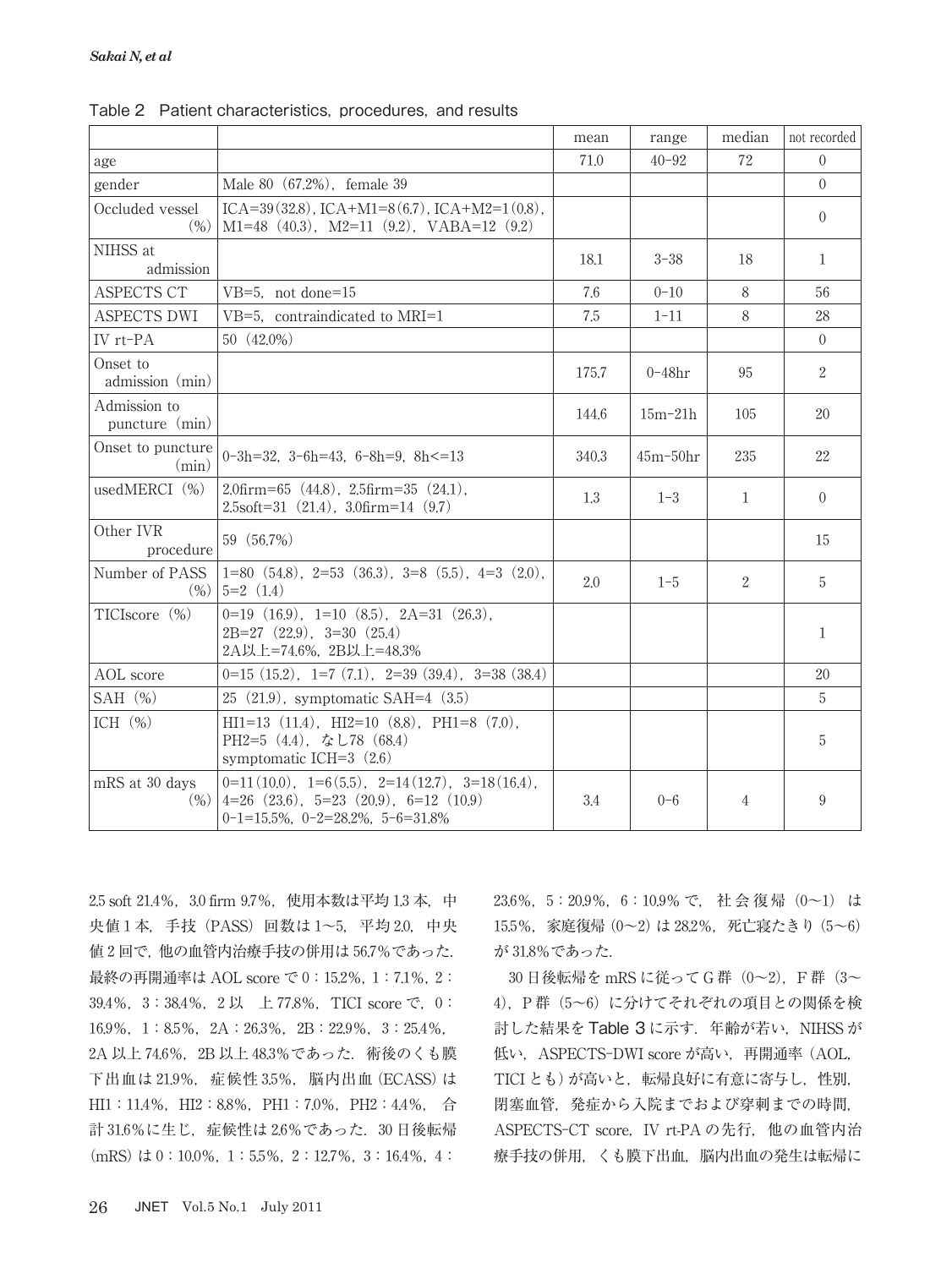|                    | age                     |                               | Occluded<br>gender<br>vessel |                                                                   | Onset to<br>admission            | Onset to<br>puncture             |                                       |                         | <b>NIHSS</b>         | ASPECTS-<br><b>CT</b> |                           |                      | ASPECTS-<br><b>DWI</b> |
|--------------------|-------------------------|-------------------------------|------------------------------|-------------------------------------------------------------------|----------------------------------|----------------------------------|---------------------------------------|-------------------------|----------------------|-----------------------|---------------------------|----------------------|------------------------|
| $0 - 2$<br>$n=31$  | 68.1<br>$(63.8 - 72.3)$ | $\mathbf{M}$ 23<br>F 8        |                              | ICA 13<br>M1 12<br>$\rm M2$ $4$<br>VABA 2                         | 284.4<br>$(89.2 - 479.5)$        | 423.7<br>$(199.2 - 648.2)$       |                                       | 16.2<br>$(13.8 - 18.7)$ | 7.3<br>$(5.8 - 8.9)$ |                       |                           | 7.7<br>$(6.9 - 8.4)$ |                        |
| $3 - 4$<br>$n=44$  | 72.7<br>$(69.6 - 75.7)$ | $\mathbf{M}$ 30<br>$\rm F$ 14 |                              | ICA 20<br>M1 18<br>134.8<br>M22<br>$(96.4 - 173.3)$<br>VABA 4     |                                  | 313.3<br>419.0)                  | 16.5<br>$(207.6 -$<br>$(14.7 - 18.3)$ |                         | 8.2<br>$(7.1 - 9.1)$ |                       |                           | 8.4<br>$(7.7-9.0)$   |                        |
| $5 - 6$<br>$n=35$  | 67.3<br>$(69.3 - 76.7)$ | $\mathbf{M}$ 19<br>F 16       |                              | ICA 14<br>M1 11<br>M24<br>VABA 6                                  | 155.5<br>$(73.2 - 237.8)$        | 301.5<br>$(202.7 - 400.2)$       |                                       | 22.1<br>$(19.8 - 24.5)$ |                      | 7.1<br>$(5.7 - 8.4)$  |                           |                      | 6.0<br>$(4.7 - 7.2)$   |
| total<br>$n = 110$ | 71.3<br>$(69.6 - 73.6)$ | M 72<br>F 38                  |                              | ICA 47<br>M1 41<br>M2 10<br>VABA 12                               | 184.1<br>$(122.0 - 246.2)$       | 341.5<br>$(260.1 - 422.2)$       |                                       | 18.2<br>$(16.9 - 19.5)$ |                      | 7.6<br>$(6.9 - 8.3)$  |                           | 7.5<br>$(6.9 - 8.0)$ |                        |
| $\mathbf{p}$       | 0.048                   |                               | 0.21                         | 0.63                                                              | 0.078                            | 0.23                             |                                       |                         | 0.0002               | 0.72                  |                           |                      | 0.009                  |
|                    | IV<br>$rt$ -PA          | Other<br><b>IVR</b>           |                              | <b>TICI</b>                                                       |                                  | AOL                              |                                       | <b>SAH</b>              | sSAH                 | $\rm ICH$             | PH <sub>2</sub>           |                      | sICH                   |
| $0 - 2$            | 35.5%                   | 48.4%                         |                              | $0=1,1=0,2A=3,2B=15,3=12$<br>$2A < = 96.8\%$<br>$2B < = 87.1\%$   |                                  | $2 < = 92.6\%$<br>$3 < = 66.7\%$ |                                       | 22.6%<br>$\mathbf{1}$   |                      | 29.0%                 | $\mathbf{1}$<br>$(3.2\%)$ |                      | $\mathbf{1}$           |
| $3 - 4$            | 47.7%                   | 63.4%                         |                              | $0=6.1=2.2A=17.2B=9.3=10$<br>$2A < = 81.8\%$<br>2B<=43.2%         |                                  | $2 < = 82.0\%$<br>$3 < = 33.3\%$ |                                       | 13.6%                   | $\,2$                | 27.3%                 | $\mathbf 1$<br>$(2.3\%)$  |                      | $\boldsymbol{0}$       |
| $5 - 6$            | 31.4%                   | 54.8%                         |                              | $0=10,1=5,2A=10,2B=3,3=7$<br>$2A < = 57.2\%$<br>$2B < = 38.6\%$   | $2 < = 56.7\%$<br>$3 < = 20.0\%$ |                                  | 31.4%                                 | $\overline{2}$          | 40.0%                | 3<br>$(8.6\%)$        |                           | $\overline{2}$       |                        |
| total              | 39.1%                   | 56.3%                         |                              | $0=17,1=7,2A=30,2B=27,3=29$<br>$2A < = 78.2\%$<br>$2B < = 50.9\%$ |                                  | $2 < = 77.0\%$<br>$3 < = 38.5\%$ |                                       | 21.8%                   | $\overline{4}$       | 31.8%                 | $\overline{5}$            |                      | $\mathbf{3}$           |
| $\mathbf{p}$       | 0.30                    | 0.25                          |                              | < 0.001                                                           |                                  | 0.034                            |                                       | 0.16                    | 0.91                 | 0.77                  | 0.37                      |                      | 0.30                   |

Table 3 Factors related to outcome@30days (n=110)

Table 4 recanalization and outcome, evaluated by TICI 2A or 2B

| mRS@30days | $\theta$ |   | $\Omega$ | 3  | 4  | 5              | 6              | p        | $0 - 2$ | $3 - 4$ | $5 - 6$ | p        |  |
|------------|----------|---|----------|----|----|----------------|----------------|----------|---------|---------|---------|----------|--|
| TICI 0-1   |          |   |          | 0  | 8  | $\overline{ }$ | 8              |          |         | 8       | 15      |          |  |
| TICI 2A-3  | 10       | 6 | 14       | 18 | 18 | 18             | 16             | < 0.0001 | 30      | 36      | 20      | 0.0004   |  |
|            |          |   |          |    |    |                |                |          |         |         |         |          |  |
| mRS@30days | 0        |   | $\Omega$ | 3  | 4  | $\overline{O}$ | 6              | p        | $0 - 2$ | $3 - 4$ | $5 - 6$ | p        |  |
| TICI 0-2A  |          |   | 3        |    | 16 | 15             | 10             |          |         | 25      | 25      |          |  |
| TICI 2B-3  | 10       |   | 11       | 9  | 10 | 8              | $\overline{2}$ | 0.0002   | 27      | 19      | 10      | < 0.0001 |  |

影響しなかった.再開通率と転帰の関係を Table 4 に 示す. TICI 2A および TICI 2B のいずれを再開通の指標 としても,再開通を得ると有意に転帰良好に寄与するこ とが示された.

# 考 察

MERCI はループ状の形状記憶がついた先端ワイヤー を,専用のマイクロカテーテルを介して閉塞部に誘導し, このループで血栓を捕捉する仕組みとなっている. 承認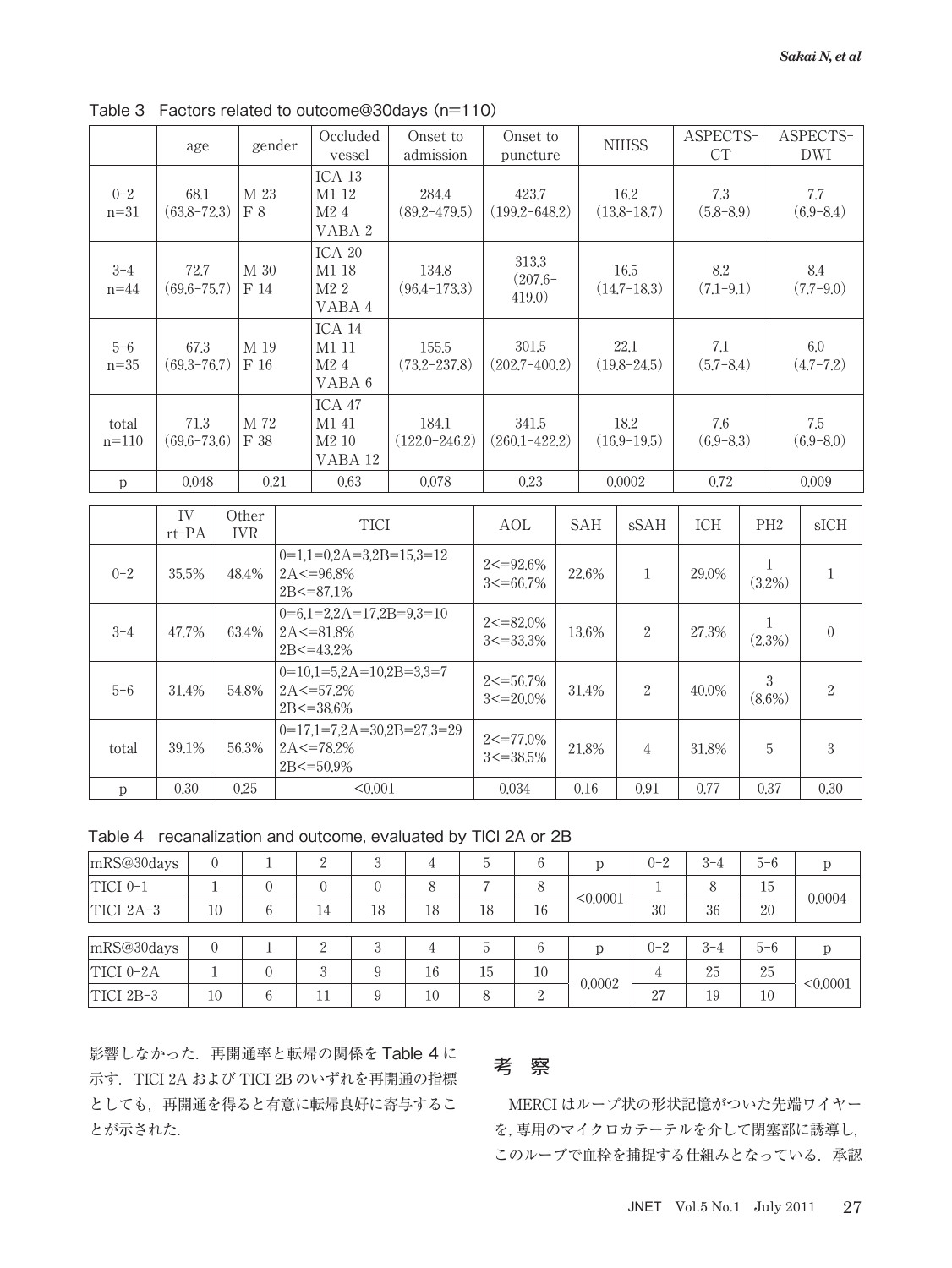|                                  | Present study                                         | Multi MERCI                             | Pooled MERCI                               |
|----------------------------------|-------------------------------------------------------|-----------------------------------------|--------------------------------------------|
| Number of cases                  | 119                                                   | 164                                     | 305                                        |
| Age (mean)                       | 71.0                                                  | 68.1                                    |                                            |
| Age (median)                     | 72                                                    |                                         | 72                                         |
| Gender (%male)                   | 67.2%                                                 | 43%                                     | 47.9%                                      |
| Occluded vessel (ICA/MCA/VABA)   | 40.3%/49.5%/9.2%                                      | 32%/60%/8%                              | 32.5%/49.2%/52.1%                          |
| NIHSS at admission (median)      | 18                                                    | 19                                      | 19                                         |
| IV rt-PA                         | 42.0%                                                 | 29%                                     | 35.4%                                      |
| Onset to groin puncture (median) | 3.9 <sub>h</sub>                                      | 4.3 <sub>hr</sub>                       | 4.3 <sub>hr</sub>                          |
| Number of PASS (mean)            | 2.0                                                   | 2.9                                     | 2.9                                        |
| Other intervention               | 56.7%                                                 |                                         | 31.8%                                      |
| Final recanalization             | $(TICI 2A-3)$<br>74.6%                                | 68\% (TIMI 2-3)                         | 64.6% (TIMI 2-3)                           |
| ICH                              | 31.6%                                                 |                                         | 38.1%                                      |
| ICH $(PH-2)$                     | 4.4%                                                  | 2.4%                                    |                                            |
| Symptomatic ICH                  | 2.6%                                                  | 9.8%                                    | 8.9%                                       |
| Outcome (mRS)                    | @30days/discharge<br>$0 - 2 = 27.3\%$<br>$6 = 11.8\%$ | @90days<br>$0 - 2 = 36\%$<br>$6 = 34\%$ | @90days<br>$0 - 2 = 30.8\%$<br>$6 = 37.4%$ |

Table 5 Comparison between present study and multi Merci trial/pooled analysis

された製品は,ポリプロピレンの糸を付加した V シリ ーズ本体と Merci マイクロカテーテル, Merci ガイディ ングカテーテルから構成される. 本邦の承認にあたって は臨床治験が行われていないため、脳卒中の医療に関わ る日本脳卒中学会,日本脳神経外科学会,日本脳神経血 管内治療学会の3学会が協力して実施基準が策定され, 年間 100例または同等以上の急性期脳卒中の治療実績を 有する脳卒中センターまたはそれに準じる施設で,日本 脳神経血管内治療学会専門医またはそれに準じる医師が 所定の訓練を受けて実施するという厳しい基準が設けら れた.その上,導入後数年にわたって全症例を対象とし た市販後調査が実施されることになっており、我が国に おける初めての mechanical thrombectomy の有効性と安 全性の検証が進められることになっている。しかし、そ の結果がまとまってその情報が提供されるまでには時間 を要する. これまでの報告と比較するためには 90日後 の転帰をもとに評価することが望ましいが, mechanical thrombectomy に伴う問題点と初期成績をできるだけ早 く報告するため,導入早期に一定以上の症例を経験した 施設に協力を求め、治療 30日後の転帰を指標にして初 期成績を評価した. 保険償還開始から 5ヵ月間に4例以 上経験した施設の 78.9%が参加し、その間に行われた本

邦の経験の 42.0%, 対象施設が経験した症例の 88.1%に 相当する調査が行えた.

MERCI はすでに米国では 2004 年から臨床応用が始ま り, MERCI<sup>11)</sup> および Multi MERCI<sup>10)</sup> を合わせた pooled analysis の報告によると, 305 例 (iv rt-PA 不成功 48, 非適応 257) の解析の結果, 血行再建成功: iv rt-PA 不 成功 72.9%, 非適応 63.0%, 症候性頭蓋内出血: iv rt-PA 不成功 10.4%, 非適応 8.6%, 手技関連合併症: iv rt-PA 不成功 4.2%, 非適応 6.6%, 90 日後転帰良好(mRS 0-2): iv rt-PA 不成功 38.3%, 非適応 31.3%であり, iv rt-PA 非適応では血行再建の成功が良好な転帰の有意の 関連因子であった. また. iv rt-PA 後に MERCI を用い ても出血および手技関連合併症に差異は認められなかっ た.血栓閉塞部位別の検討でも,iv rt-PA 後の血栓除去 術はそれ以外の群と同等の転帰良好をもたらし,死亡率 は低い傾向がみられ,再開通率は同等であった.iv rt-PA 無効例の内頸動脈閉塞を除き、転帰良好は血行再 建成功と関連した<sup>9)</sup>. Table 5 に示す本研究と multi MERCI trial, pooled analysis の 比 較 で は, 本 研 究 と pooled analysis の年齢はほぼ同じ (中央値 72歳), 本研 究で男性が多く (67%/43~48%), ICA がやや多く (40 %/32~33%), NIHSS 中 央 値 は 1 少 な く (18/19), iv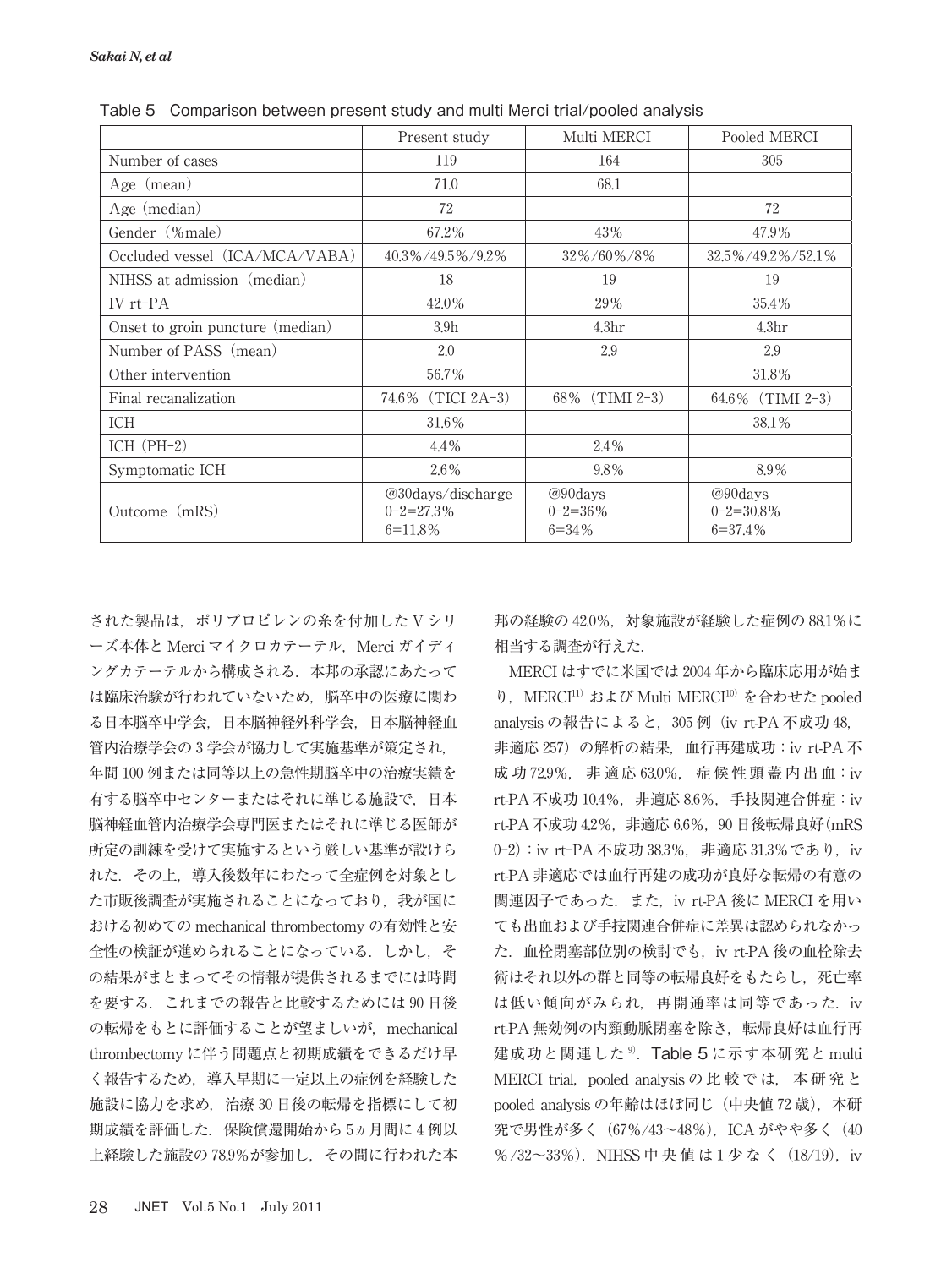rt-PA が多く先行されていた (42/29~35%). 発症から 穿刺まではやや短く (3.9/4.3 時間), MERCI リトリーバ ーの手技 (PASS) 回数は少なく (2.0回 /2.9回), 再開 通率はやや高く(74.6/65~68%), 脳出血はやや少なく(32 %/38%), PH-2 はやや多いが (4.4%/2.4%), 症候性出 血は少なく (2.6%/9~10%), 転帰 (mRS) は 30 日後と  $90$ 日後の比較であるため注意を要するが、良好 $(0~2)$ がやや少なく (27.3%/31~36%), 死亡率も少なかった (11.8%/34~38%). 用いられた MERCI は、本邦は V シ リーズ, multi MERCI では先行バージョンの X および L シリーズで、行われた時期も, 種々の医療環境も異な るが,MERCI を用いた mechanical thrombectomy は再 開通70%前後で、転帰良好が 30%前後と概観できる.

本邦での導入当初にくも膜下出血が高率に発生してい ることが指摘されたため,本調査でも術後のくも膜下出 血の発生に注目したが、発生率は 21.9%に達し、それを 裏付けるデータが得られた.しかし,症候性と判定され たのは4例 (3.5%)に留まり多くが無症候性であった. 症候につながった 例はいずれも中大脳動脈(M/M) への展開で, 転帰は mRS2 が 1 例, mRS4 が 2 例, mRS5 が1例であった. いずれも 2.0 firm が使用されており. 例に PTA および mechanical clot disruption が行われ たが、年齢,性別, NIHSS には特に特徴はなく、TICI score は 0 が 1 例, 2A が 2 例, 2B が 1 例で転帰はそれ を反映したものと考えられた. M1 と M2への展開では 差がないという報告もあるが ${}^{8}$ . 本邦では 2.0 soft の導 入は 2011 年になる見込みであり、それまでは M1 から M2 に強い屈曲がある場合、あるいは同様に屈曲がある 脳底動脈から後大脳動脈への展開は控えることが望まし い.

使用されたサイズは、2.0 firm が 44.8%と最も多く, 続いて 2.5 firm 24.1%, 2.5 soft 21.4%, 3.0 firm 9.7%であ った. 2.0 firm が最も頻用されたが, ICA への適用が 14 あった. 本邦では 2.0 soft と 3.0 soft がまだ承認されてい ないこと、大きいサイズでの血管損傷を恐れたこと,患 者の血管径が小さいなどが理由として考えられるが、再 開通は従来の報告と同様に得られていた.複数の使用が 37.2%あり、閉塞血管というより、血管径と治療戦略に よりサイズが選ばれているという印象である.

本研究における 30日後転帰良好に関与する単因子解 析では、年齢が若い, NIHSS が低い, ASPECTS DWI が低い,再開通度が高い (TICI score, AOL score とも)

が示された (Table 4). また TICI score 2A と 2B いず れを再開通の指標としても,再開通の成功と転帰良好の 間に非常に高い相関が示された (Table 5). MERCI trial でも, 30日後の転帰良好 (mRS 0~2) は再開通 (TIMI2 以上) を得ると 36.4%だが、得なければ 9.9%に とどまり、再開通と転帰良好に有意 (p=0.0002) な相関 があることを示しており 11). 本研究で示された結果と ほぼ一致している. MERCI trial が 90 日後の転帰でも再 開通と転帰の相関を示したことから,本研究の患者群で も急性再開通療法における主要評価項目とされる 90日 後の転帰に反映されることが予想される.Pooled MERCI analysis によると、単因子解析では再開通, 治 療前 NIHSS,年齢,収縮期血圧,血糖値,心房細動を, 多変量解析では再開通,治療前 NIHSS,年齢が転帰良 好に寄与すると報告されており<sup>7</sup>, 本研究において年齢 が若い, NIHSS が低い, ASPECTS-DWI score が高い, といった要因が再開通成功に加えて転帰良好に寄与する という結果と一致する.

**今回の本邦における初期経験では, 症候性くも膜下出** 血や脳内出血の頻度はこれまでの報告よりむしろ少な く,機器に直接起因する重篤な合併症はなかった.急性 脳動脈閉塞症の予後が非常に悪いことを考えると. iv rt-PA 非適応および無効例には積極的に MERCI を用い た mechanical thrombectomy に取り組むことを支持する 結果と考えられる.この研究結果は,使用開始後間もな い時期に多くの症例を経験できる主要施設の成績であ る.おそるおそる使用を開始した試運転の時期を過ぎた らどうなるのか,全国展開した場合の市販後調査の結果 がどうなるのかに注目しなければならない.

# 結 語

- 1. 本邦における MERCI リトリーバーを用いた mechanical thrombectomy 導入初期 例の治療成 績を報告した.
- 2.対象症例の平均年齢は 71.8 歳,入院時 NIHSS 中央 値は 18, 発症から穿刺までの中央値は 5 時間 55 分. 閉塞動脈 ICA 40.3%, MCA 49.5%, VABA 9.2%に 対して,MERCI リトリーバーを用いた再開通率は, TICI 2A 以上 74.6%, 2B 以上 48.3%, 症候性 SAH は 3.5%, 症候性 ICH は 2.6%, 30日後転帰 (mRS) は 0~1 が 14.6%, 0~2 が 27.3%, 5~6 が 32.7%, 死亡率が 11.8%であった.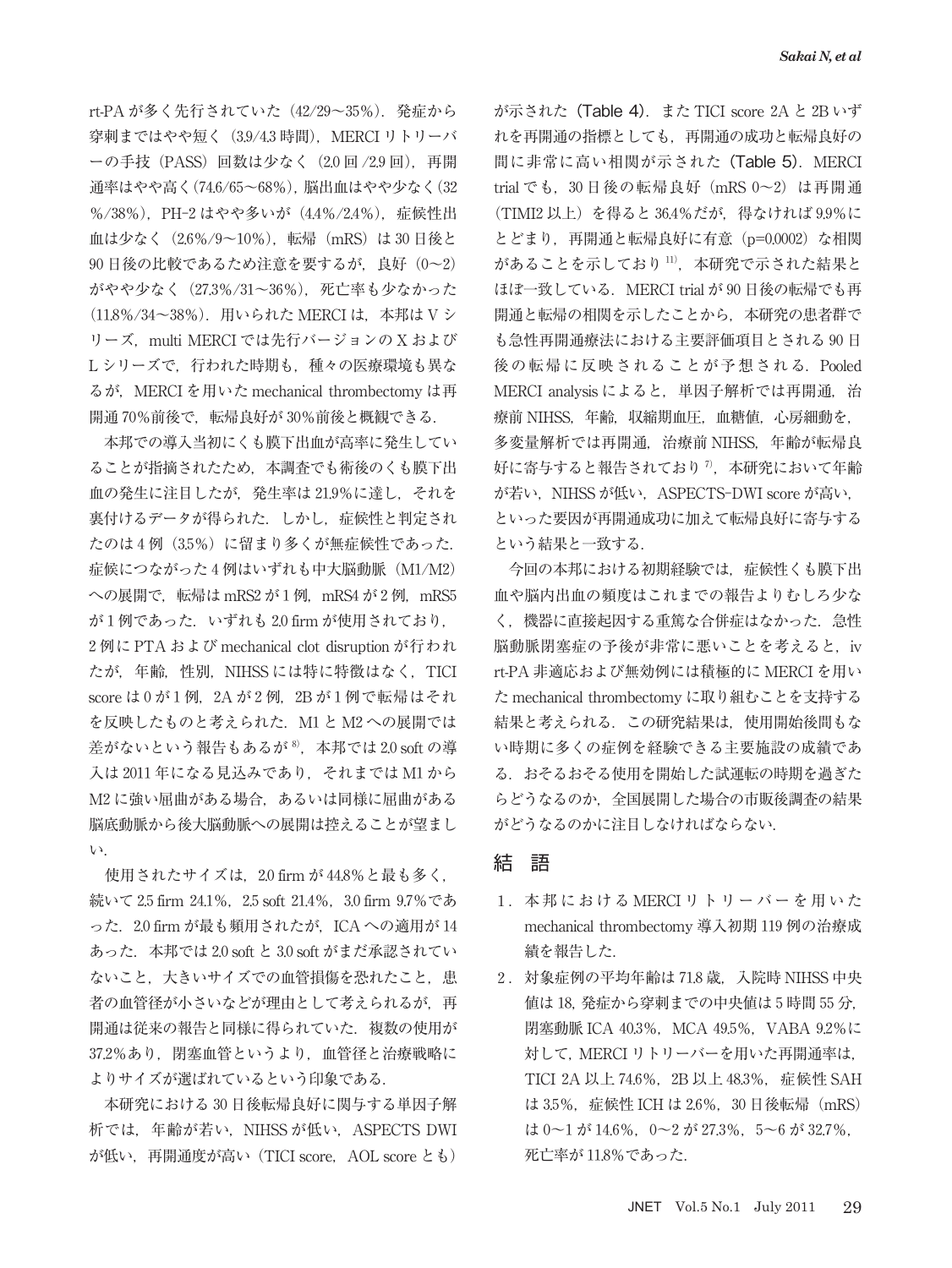- 3. SAH が 21.9%に生じたが症候性 SAH は 3.5%にと どまり、いずれも MCA への MERCI リトリーバー の展開であった.
- 4. 転帰良好に影響する因子は、年齢・入院時 NIHSS・ 治療前 ASPECTS-DWI, 再開通度 TICI および AOL であった.
- 5. MERCI リ ト リ ー バ ー を 用 い た mechanical thrombectomy の導入初期成績は比較的良好であ った.

#### <謝辞>

本研究には下記の施設,研究者の協力を得た.

- 1. 神戸市立医療センター中央市民病院 脳神経外 科:足立秀光, 上野 泰, 坂井千秋, 石川達也, 蔵 本要二,重松朋芳,今堀太一郎,篠田成英,松田佳 子, 稲田 拓, 小倉健紀, 柴田帝式. 同 神経内科, 脳卒中センター:藤堂謙一,山本司郎,別府美奈子, 吉田亘佑,菅生教文,関谷博顕,川本未知,幸原伸 夫
- 2. 聖マリアンナ医科大学東横病院 脳卒中センター脳 卒中科:高田達郎
- 3. 虎の門病院 脳神経血管内治療科:松丸祐司, 鶴田 和太郎,神谷雄巳
- 4. 山形市立病院済生館 脳神経外科:齋藤伸二郎, 近 藤 礼
- 㧟.脳神経センター大田記念病院 脳神経外科:関原嘉 信,田中康恵
- 㧠.社会保険小倉記念病院 脳神経外科:渡邉芳彦,福 島浩,占部善清,石橋良太,五味正憲,辻敬一,角 本孝介,橋本哲也,三本木良紀,田中悠二郎,中垣 英明, 古田興之介
- 㧡.川崎医科大学付属病院 脳卒中医学:井上 剛,渡 邉雅男.同 脳神経外科:宇野昌明,松原俊二
- 㧢.岐阜大学大学院医学系研究科 脳神経外科学分 野:榎本由貴子,江頭裕介
- 9. 仙台医療センター 脳神経外科:木村尚人, 西村真 実
- .土浦協同病院 脳神経外科:壽美田一貴,芳村雅隆, 山田健嗣. 荻島隆浩, 山科元滋
- .広南病院 血管内脳神経外科:近藤竜史,佐藤健一, 遠藤英徳.同 脳血管内科:古井英介,板橋 亮, 佐藤祥一郎, 矢澤由加子
- .新潟市民病院 脳神経外科:小池哲雄,佐々木修, 山下慎也,中村公彦,倉部聡,三橋大樹,五十嵐修 一,新保淳輔
- .大阪脳神経外科病院 神経内科/脳血管内治療セン ター:尾原信行
- .翠清会梶川病院 脳神経外科:梶川 博,若林伸一, 須山嘉雄,東森俊樹,根石拡行.同 神経内科:野 村栄一,大下智彦,仲 博満,今村栄次,櫛谷聡美, 北村樹里, 河野通裕
- .札幌白石脳神経外科病院 脳血管内治療センタ ー:野中 雅,高橋 明

<研究費>

本研究に関して,公的研究費および企業の資金の提供 は受けていない.

#### 文 献

- 1) Barber PA, Demchuk AM, Zhang J, et al: Validity and reliability of a quantitative computed tomography score in predicting outcome of hyperacute stroke before thrombolytic therapy. *Lancet* 355:1670-1674, 2000.
- 2) Barber PA, Hill MD, Eliasziw M, et al: Imaging of the brain in acute ischaemic stroke: comparison of computed tomography and magnetic resonance diffusion-weighted imaging. *J NeurolNeurosurg Psychiatry* 76:1528-1533, 2005
- 3) Gobin YP, Starkman S, Duckwiler GR, et al: MERCI 1: a phase 1 study of Mechanical Embolus Removal in Cerebral Ischemia. Stroke 35:2848-2854, 2004.
- 㧞)Higashida RT, Furlan AJ, Roberts H, et al: Trial design and reporting standards for intra-arterial cerebral thrombolysis for acute ischemic stroke. Stroke 34-e109-137, 2003.
- 㧟)Khatri P, Neff J, Broderick JP, et al: Revascularization end points in stroke interventional trials: recanalization versus reperfusion in IMS-I. Stroke 36:2400-2403, 2005.
- 㧠)Larrue V, von Kummer R, Muller A, et al: Risk factors for severe hemorrhagic transformation in ischemic stroke patients treated with recombinant tissue plasminogen activator: a secondary analysis of the European-Australasian Acute Stroke Study (ECASS II). Stroke 32:438-441, 2001.
- 㧡)Nogucira RG, Liebeskind DS, Sung G, et al: Predictors of good clinical outcomes, mortality, and successful revascularization in patients with acute ischemic stroke undergoing thrombectomy: pooled analysis of the Mechanical Embolus Removal in Cerebral Ischemia (MERCI) and Multi MERCI Trials. Stroke 40:3777-3783, 2009.
- 㧢)Shi ZS, Loh Y, Walker G, et al: Clinical outcomes in middle cerebral artery trunk occlusions versus secondary division occlusions after mechanical thrombectomy: pooled analysis of the Mechanical Embolus Removal in